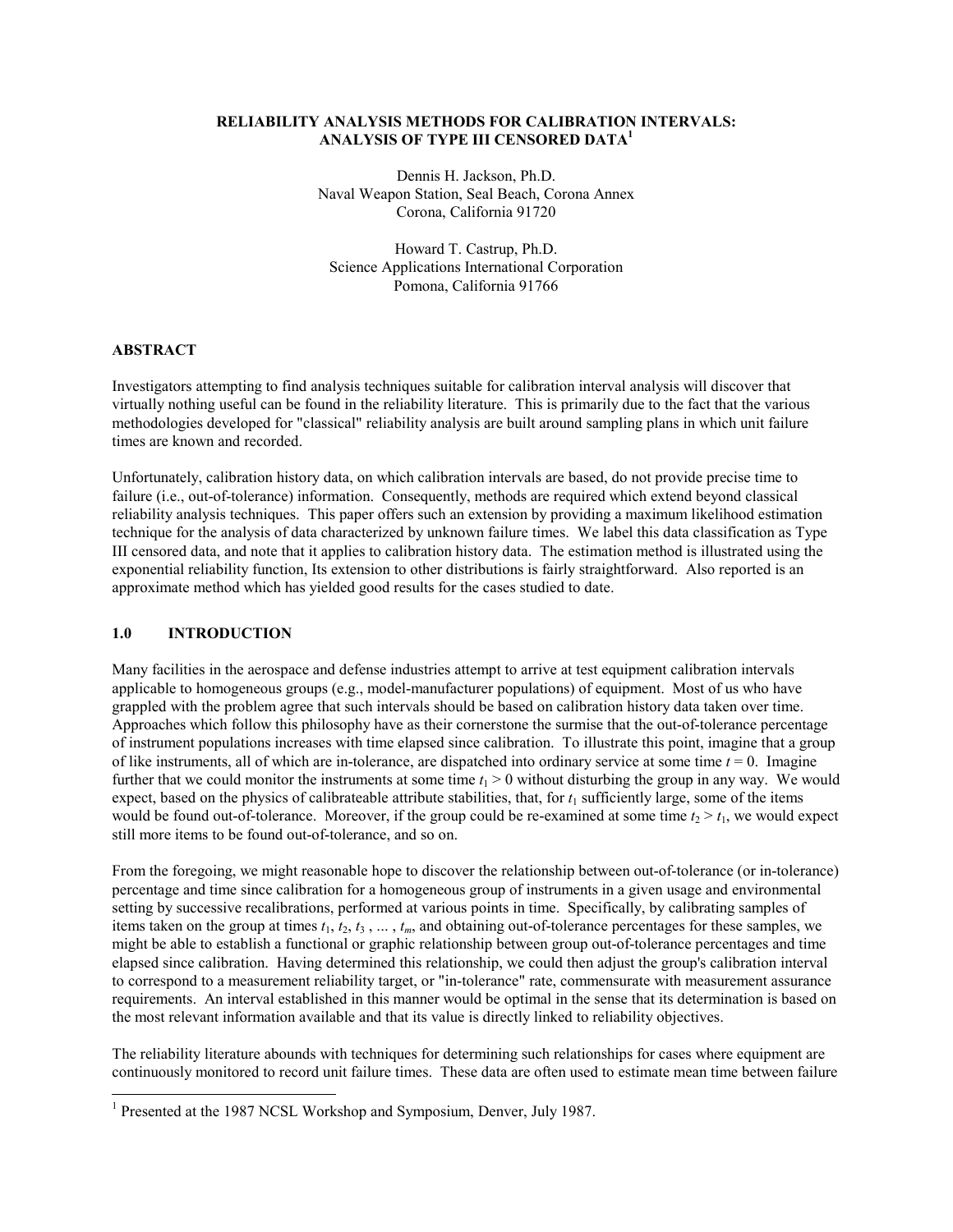(MTBF) and other parameters from which predictions are made concerning equipment lifetimes, optimal maintenance intervals and the like. The various analysis tools developed for this purpose are typically grouped according to whether (1) monitoring stops after a certain time has elapsed or (2) after a given number of failures have been recorded. These monitoring alternatives are referred to as Type I and Type II censoring, respectively.

Since calibration history data are taken and recorded at periodic intervals of weeks, months or years, specific time at which instruments transition to an out-of-tolerance state (i.e. "fail") are unknown. Instead, such test data consist of intervals of time between calibrations together with information on how many failures occurred within these intervals. To distinguish this situation from that encountered elsewhere, we refer to monitoring schemes built around such unknown failure times as Type III censoring. With Type III censoring, whether monitoring stops after certain numbers of failures occur or certain elapsed times are reached is immaterial.

In this paper we present a basic methodology for analyzing Type III censored data. The method is particularly appropriate for the determination of calibration and test intervals for standards, test equipment and test systems. For purposes of discussion, we employ the exponential distribution to model the reliability function. In addition to its simplicity, results obtained using the exponential model are valid whether instruments are renewed (adjusted, repaired, etc.) at every calibration or are renewed only if found out-of-tolerance. For clarity of discussion, the present treatment is best viewed in the context of the former alternative. Extension to other distributions and to "renew if out-of-tolerance only" policies is fairly straightforward.

We initially discuss the nature of the data in some detail in Section 2. Section 3 deals with the estimation of the exponential failure rate parameter using the maximum likelihood technique and a simpler less precise approach. The application of the parameter estimate to the prediction of calibration and test intervals is covered in Section 4. And then finally, Section 5 presents several numerical examples.

# **2.0 TEST DATA**

A population of instruments which undergo periodic testing will arrive at the testing lab at various times. It might be supposed that most of these times would be somewhat close to their assigned test interval, but such there is no guarantee that this is the case. Usually there will be several different values for the time elapsed since the last test. The value for the *j*th such time will be represented by *tj*.

Several instruments could arrive at very close to the same elapsed time. The number of instruments arriving at or near the elapsed time *ti* will be represented by *nj*.

| After testing each instrument, it is determined whether the instrument has failed<br>or not. In calibration terms, this would correspond to whether the instrument<br>was out-of-tolerance or not. The number of instruments being found in-<br>tolerance with an elapsed time of $t_i$ time will be represented by $s_i$ . |   | <b>TABLE 2.1</b><br><b>Test Data</b> |   |   |
|-----------------------------------------------------------------------------------------------------------------------------------------------------------------------------------------------------------------------------------------------------------------------------------------------------------------------------|---|--------------------------------------|---|---|
|                                                                                                                                                                                                                                                                                                                             |   |                                      | n |   |
|                                                                                                                                                                                                                                                                                                                             |   |                                      |   |   |
| A hypothetical set of data for a period of seven months is shown in Table 2.1.                                                                                                                                                                                                                                              |   |                                      |   |   |
| In this table, it can be seen that two $(n_6 = 2)$ of the instruments were in the field                                                                                                                                                                                                                                     |   |                                      |   |   |
| for six months ( $t_6 = 6$ ). Of these two instruments, only one was found to have                                                                                                                                                                                                                                          | 4 | 4                                    | 2 |   |
| passed its test $(s_6 = 1)$ .                                                                                                                                                                                                                                                                                               |   | ད                                    |   | 4 |
|                                                                                                                                                                                                                                                                                                                             | h | 6                                    |   |   |
| 2 A<br>ESTIM ATION AND INEEDENCE                                                                                                                                                                                                                                                                                            |   |                                      |   |   |

# **3.0 ESTIMATION AND INFERENCE**

In this section we develop the methodology for estimating the exponential failure rate parameter from test data. With the exponential distribution, the probability of an instrument not failing during an interval of length  $t_i$  is given by

$$
Pr(No failure before tj) = e^{-\lambda t},
$$
\n(3.1)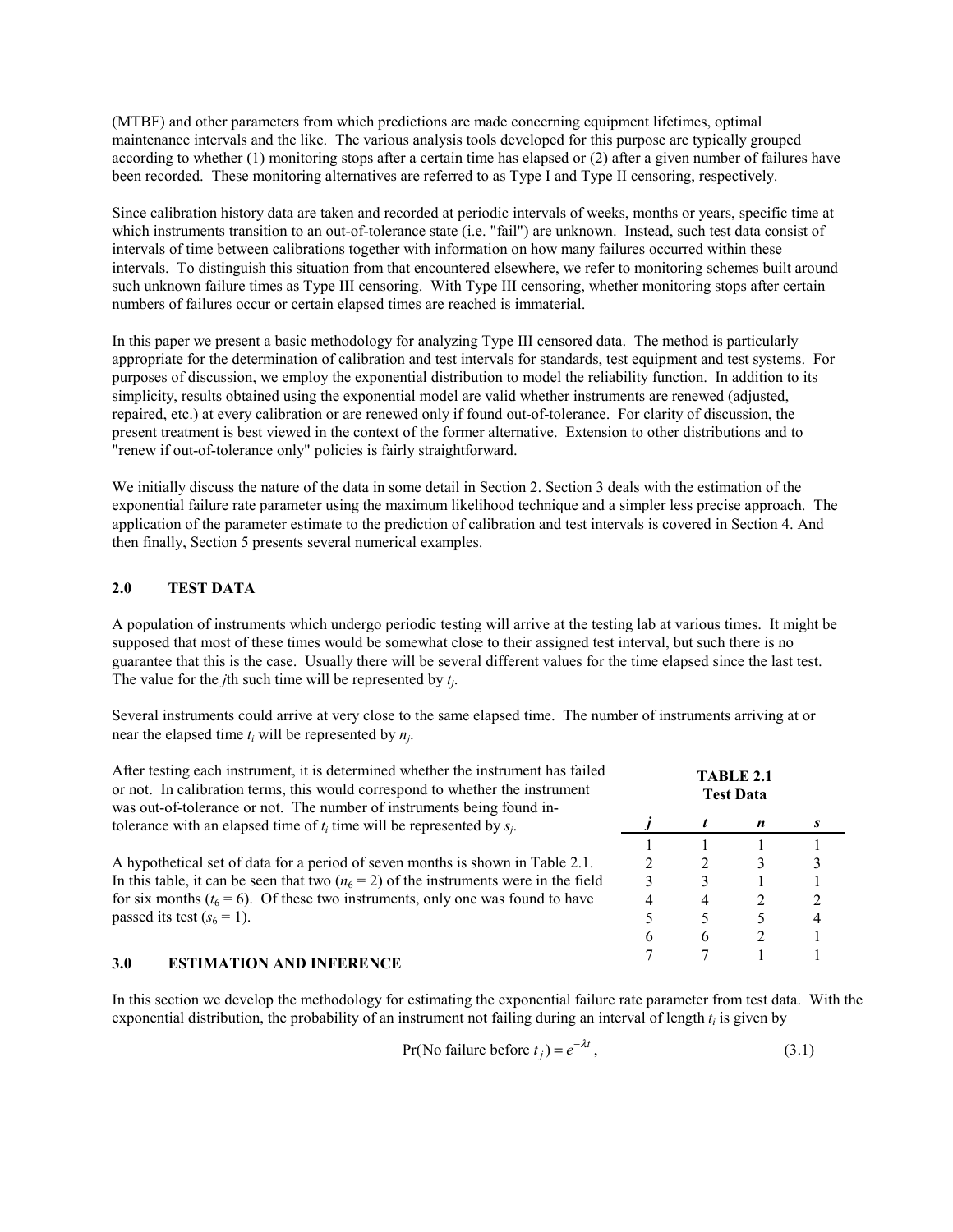where  $\lambda$  is the exponential failure rate parameter. In what follows, we develop an estimate for this parameter using both a simple approach and the maximum likelihood technique. Also, using certain properties of the maximum likelihood technique, we develop confidence limits for the estimates obtained.

## **3.1 A SIMPLE APPROACH**

A simple approach to estimating the failure rate parameter  $\lambda$ , given in (3.1), is as follows. First, find the total number of instruments tested, *N*, and the number of passing instruments, *S*. These are given by

$$
N = \sum_{j=1}^{m} n_j , \qquad (3.1.1)
$$

and

$$
S = \sum_{j=1}^{m} s_j .
$$
 (3.1.2)

Next, find the average amount of time between tests, *T*. This is a simple weighted average of the test times given by

$$
T = \frac{1}{N} \sum_{j=1}^{m} n_j t_j \,. \tag{3.1.3}
$$

The proportion of failures during this average time *T* can be approximated by

 $Pr(No failures before T) = S/N$ . (3/1/4)

Using equation (3.1), we can then write

$$
S/N = e^{-\lambda_0 T},
$$
\n(3.1.5)

where  $\lambda_0$  is our estimate of  $\lambda$ . Solving for (3.1.5) for  $\lambda_0$  yields

$$
\lambda_0 = -\frac{1}{T} \ln(S/N) \,. \tag{3.1.6}
$$

Applying this procedure to the data of Table 2.1, the total number of instruments tested is  $N = 15$  with  $S = 13$  of the instruments passing. The average time between tests, found using  $(3.1.3)$  is  $T = 4.13333$ . Inserting these values into equation (3.1.6) yields

$$
\lambda_0 = -\frac{1}{4.13333} \ln(13./15) = 0.03462 \,. \tag{3.1.7}
$$

In the course of this investigation, estimates obtained in this way were surprisingly close to the more precise estimates obtained using the maximum likelihood technique which will be discussed in the next section.

### **3.2 MAXIMUM LIKELIHOOD ESTIMATE**

In this section we develop the-maximum likelihood estimate of the exponential failure rate parameter  $\lambda$ , as given in (3.1). This method is not appropriate for hand calculation, but is simple to program on a desktop computer or programmable calculator.

We first develop a likelihood function which is basically an equation which gives the probability of having sampled our particular set of test data. The maximum likelihood technique requires us to maximize this likelihood with respect to our parameter of interest, which is the failure rate parameter  $\lambda$ . This will be done using a numerical technique (Newton-Raphson) since a closed form expression for the maximum likelihood estimate of  $\lambda$  is not available.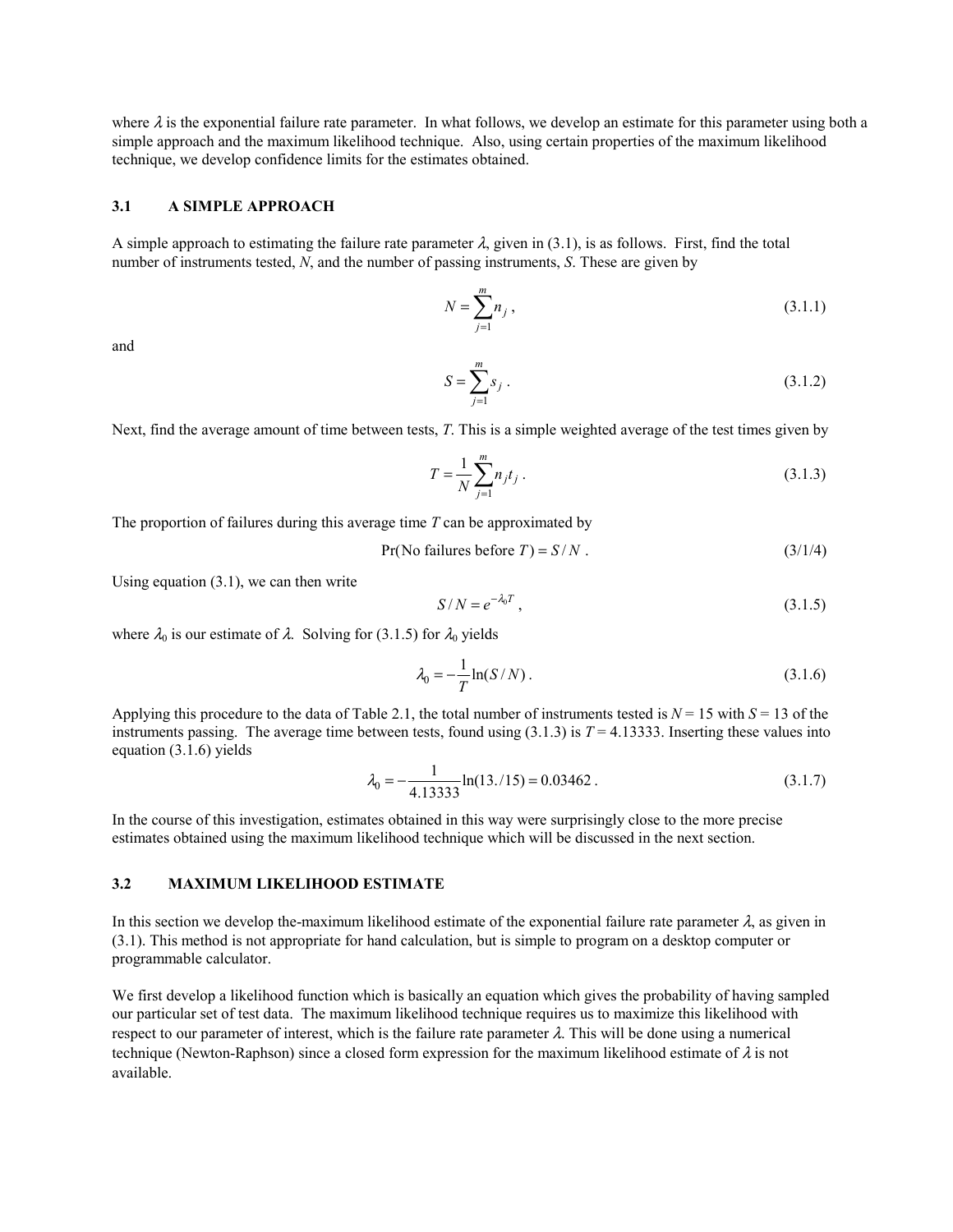The probability of having  $s_i$  out of  $n_i$  instruments pass a test after an interval of length  $t_i$  is simply given by a binomial probability law. This is given mathematically by

$$
Pr(s_j \text{ passes}) = C_{s_j}^{n_j} \left( e^{-\lambda t_j} \right)^{s_j} \left( 1 - e^{-\lambda t_j} \right)^{n_j - s_j},
$$
\n(3.2.1)

where

$$
C_{s_j}^{n_j} = \frac{n_j!}{(n_j - s_j)! s_j!}.
$$
\n(3.2.1)

Using this result, the likelihood for the test data described in Section 2.0 is given by

$$
L = \prod_{j=1}^{m} C_{s_j}^{n_j} \left( e^{-\lambda t_j} \right)^{s_j} \left( 1 - e^{-\lambda t_j} \right)^{n_j - s_j} . \tag{3.2.2}
$$

The maximum likelihood estimate is found by setting the derivative of the log of L with respect to  $\lambda$  equal to zero. This is given by

$$
F(\lambda) = \sum_{j=1}^{m} \frac{(n_j - s_j)t_j}{\left(e^{\lambda t_j} - 1\right)} - s_j t_j = 0.
$$
 (3.2.3)

It is then necessary to solve (3.2.4) for  $\lambda$  to get the maximum likelihood estimate of  $\lambda$ . If we set  $m = 1$ ,  $n_1 = N$ ,  $s_1 = S$ and  $t_1 = T$ , the solution for (3.2.4) is just  $\lambda_0$  as given in (3.1.6). Unfortunately, equation (3.2.4) cannot be solved explicitly unless  $m = 1$ . Therefore, in most cases it will be necessary to solve for  $\lambda$  using an iterative technique such as the Newton-Raphson technique.

First we need an initial estimate of  $\lambda$ . The most likely candidate would be the simple approach estimate,  $\lambda_0$  given in (3.1.6). It is then necessary to define the derivative of  $F(\lambda)$  with respect to  $\lambda$ . This is given by

$$
F'(\lambda) = -\sum_{j=1}^{m} \frac{(n_j - s_j)t_j^2}{(e^{\lambda t_j} - 1)^2} e^{\lambda t_j} .
$$
 (3.2.4)

We then iteratively define the solution for  $\lambda$  by

$$
\lambda_k = \lambda_{k-1} - F(\lambda_{k-1}) / F'(\lambda_{k-1}) \,. \tag{3.2.5}
$$

This process is continued until the relative change in  $\lambda_k$  is negligible, i.e., smaller than computer accuracy. For a FORTRAN single precision variable, this can be accomplished by iterating until

$$
\frac{F(\lambda_k)/F'(\lambda_k)}{\lambda_k} \le 0.000001.
$$
\n(3.2.6)

The final value of  $\lambda_k$  is taken as the maximum likelihood estimate  $\lambda$ .

Using this procedure on the data of Table 2.1, the maximum likelihood estimate of  $\lambda$  is given by  $\lambda = 0.03551$ . This solution was found using the FORTRAN program given in the Appendix. It should be noted at this point that the estimate given by the simple approach,  $\lambda_0 = 0.03462$ , compares very favorably with the maximum likelihood estimate.

# **3.3 CONFIDENCE LIMITS**

In this section, we will define confidence limits for the failure rate parameter estimates from the previous sections. In order to do this it will be necessary to derive equations for the estimated standard errors. In both the simple and maximum likelihood cases, the standard error estimate is obtained using maximum likelihood estimation theory methods. Then limits for the estimates will be given.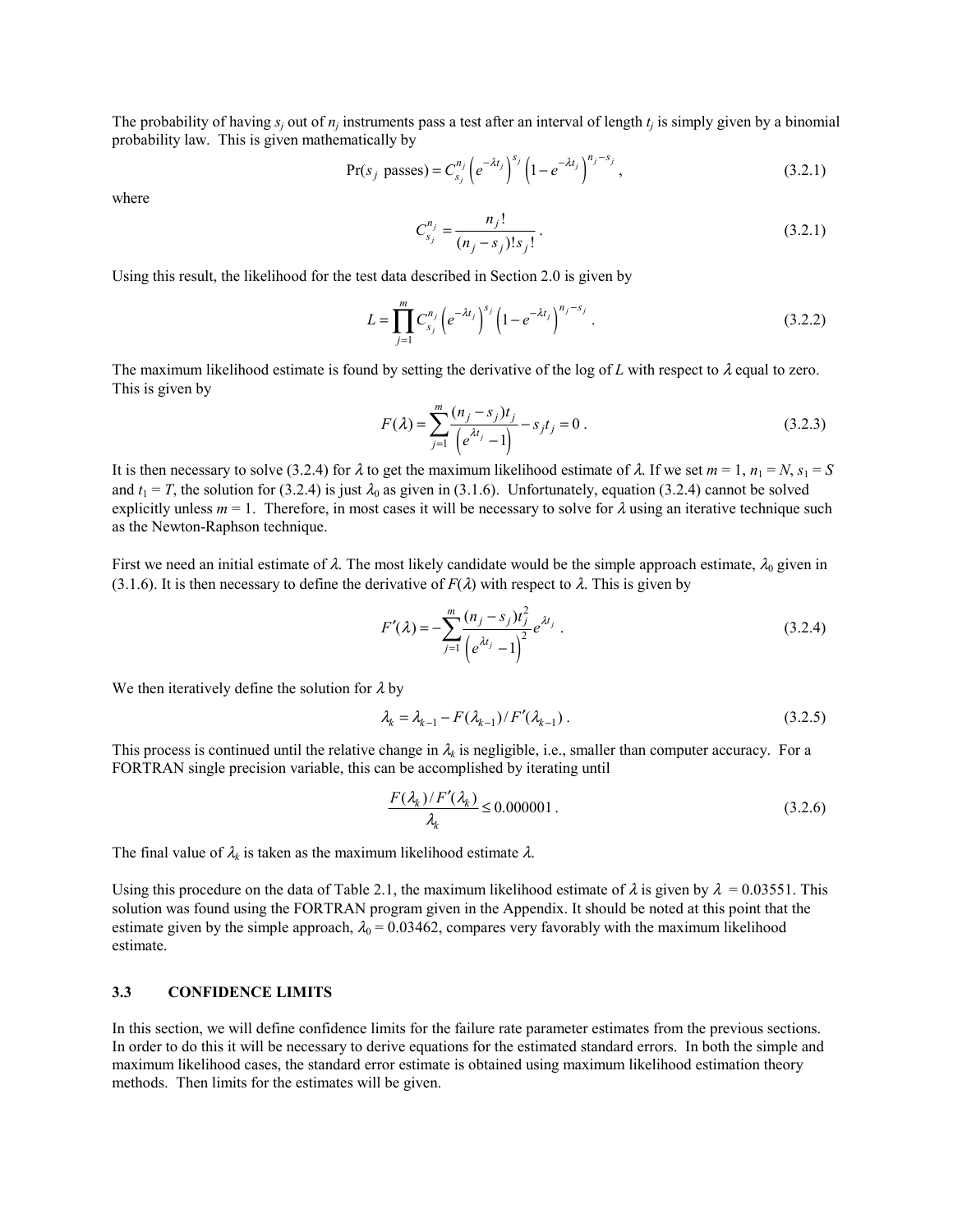For the simple approach estimate, the standard error is calculated using the second derivative of the log-likelihood function *F*' given in (3.2.5) where  $m = 1$ ,  $n_1 = N$ ,  $s_1 = S$  and  $t_1 = T(N, S)$  and *T* are defined in Section 3.1). This gives

$$
F'(\lambda_0) = -\frac{(N-S)T^2}{\left(e^{\lambda_0 T} - 1\right)^2} e^{\lambda_0 T}.
$$
 (3.3.1)

The standard error for  $\lambda_0$  is then given by

$$
S_{\lambda_0} = \left[\frac{-1}{N F'(\lambda_0)}\right]^{1/2}.
$$
\n(3.3.2)

The standard error could be used in the usual fashion to compute confidence limits by adding and subtracting a multiple of the standard error from the parameter estimate. However, this can result in obtaining negative lower limits. A simple means of getting around this problem is to use the exponent of the standard error which would be obtained if  $\ln(\lambda)$  were estimated rather than  $\lambda$ . This results in limits which are strictly positive. If we define *Z* to be the  $(1 - \alpha/2) \times 100$ th percentile of the normal distribution, then the upper and lower limits for a  $(1-\alpha) \times 100$  percent confidence interval for  $\lambda_0$  are given by

$$
\lambda_0^U = \lambda_0 e^{Z S_{\lambda_0} / \lambda_0},\tag{3.3.3}
$$

and

$$
\lambda_0^L = \lambda_0 e^{-Z S_{\lambda_0} / \lambda_0} \,. \tag{3.3.4}
$$

For a 95 percent confidence level one would use  $Z = 1.96$ , while for a 90 percent confidence level one would use  $Z = 1.96$ 1.645.

For the data in Table 2.1, the *F'* function is

$$
F'(\lambda_0) = -\frac{(15-13)(4.1333)^2}{\left[e^{(0.03462)(4.1333)} - 1\right]^2} e^{(0.03462)(4.1333)}
$$
\n
$$
= -1665.8463.
$$
\n(3.3.5)

Using (3.3.2), the standard error for  $\lambda_0$  is then given by

$$
S_{\lambda_0} = \left[ \frac{-1}{(15)(01665.8463)} \right]^{1/2}
$$
  
= 0.006326. (3.3.6)

The upper and lower limits for a two-sided 90 percent level confidence interval are then computed using (3.3.3) and (3.3.4) to be

$$
\lambda_0^U = (0.03462)e^{(1.645)(0.006326)/0.03462} = 0.04676,
$$
\n(3.3.7)

and

$$
\lambda_0^L = (0.03462)e^{-(1.645)(0.006326)/0.03462} = 0.02563.
$$
\n(3.3.8)

The standard error and confidence limits for the maximum likelihood estimate  $\lambda$  are found in a similar manner. We use the function *F'* given in (3.2.5) to form the standard error of  $\lambda$ 

$$
S_{\lambda} = \left[\frac{-1}{NF'(\lambda)}\right]^{1/2}.\tag{3.3.9}
$$

Defining *Z* as before, the upper and lower limits for  $\alpha(1-\alpha) \times 100$  percent confidence interval for  $\lambda$  are given by

$$
\lambda^U = \lambda e^{Z S_\lambda / \lambda} \tag{3.3.10}
$$

and

$$
\lambda^L = \lambda e^{-Z S_\lambda / \lambda} \tag{3.3.11}
$$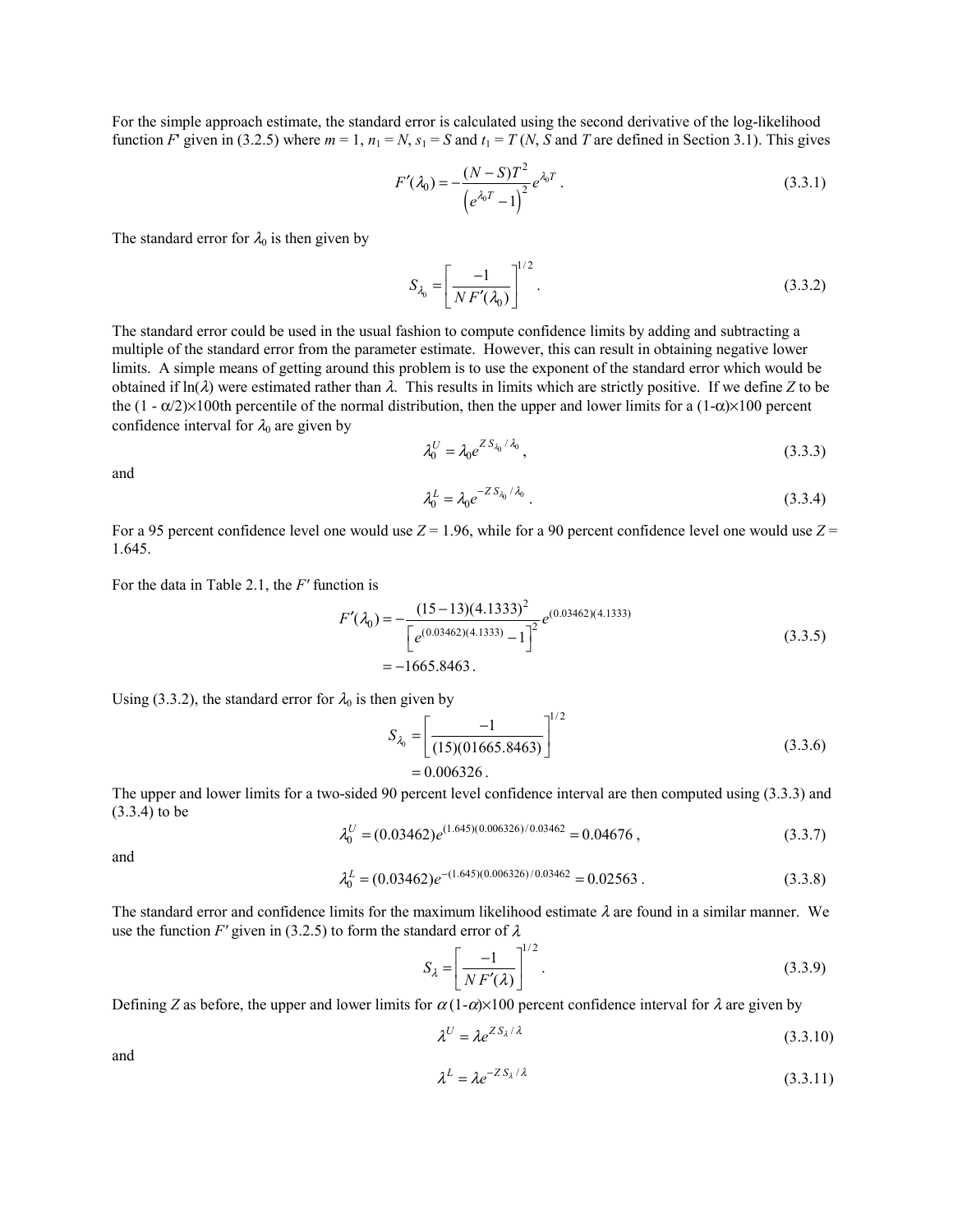For the data in Table 2.1, the standard error of  $\lambda$  is 0.006494 as computed in the program described in the Appendix. Using equations (3.3.10) and (3.3.11), the upper and lower confidence limits for a 90 percent confidence interval are computed to be 0.04797 and 0.02629, respectively.

## **4.0 PREDICTING CALIBRATION INTERVALS**

A major application of the analysis of periodic test data is in the prediction of optimum test intervals. In this section we develop an estimate of this interval using the results developed in Section 3.0.

The reliability of an instrument at the end of a test interval *I* is given by

$$
R(I) = e^{-\lambda I} \tag{4.1}
$$

Solving (4.1) for *I* gives

$$
I = -\frac{1}{\lambda} \ln(R) \tag{4.2}
$$

Therefore, a simple estimate of the test interval *I* is given by

$$
i_0 = -\frac{1}{\lambda_0} \ln(R) \,, \tag{4.3}
$$

where  $R$  is the reliability target. Using asymptotic methods, an approximate standard error for  $i<sub>0</sub>$  can be estimated using  $S_{\lambda}$  from (3.3.2) by

$$
S_{i_0} = \frac{1}{\lambda_0^2} \left| \ln(R) \right| S_{\lambda_0} \,. \tag{4.4}
$$

Upper and lower confidence limits for the predicted test interval can be defined using the confidence limits for  $\lambda_0$ given in (3.3.3) and (3.3.4). The limits are

$$
i_0^U = -\frac{1}{\lambda_0^L} \ln(R) \tag{4.5}
$$

and

$$
i_0^L = -\frac{1}{\lambda_0^U} \ln(R) \,. \tag{4.6}
$$

Using the data of Table 2.1 with  $\lambda_0 = 0.03462$ ,  $S_{\lambda_0} = 0.006326$ ,  $\lambda_0^U = 0.04676$  and  $\lambda_0^L = 0.02563$  as given in Section 3, and  $R = 0.85$ , the simple estimate of the test interval along with its standard error and 90 percent confidence limits is given by

$$
i_0 = -\ln(0.85)/0.03462 = 4.69\tag{4.7}
$$

$$
S_{i_0} = |\ln(0.85)|(0.006326)/(0.03462)^2 = 0.8578
$$
\n(4.8)

$$
i_0^U = -\ln(0.85)/0.02563 = 6.34\tag{4.9}
$$

$$
i_0^L = -\ln(0.85)/0.04676 = 3.48
$$
 (4.10)

In a similar manner, the maximum likelihood estimate of the test interval is given by

$$
i = -\ln(R)/\lambda \tag{4.11}
$$

and an approximate standard error of the estimate is given by

$$
S_i = |\ln(R)| S_{\lambda} / \lambda^2. \tag{4.12}
$$

The associated upper and lower confidence limits for this estimate are defined using  $\lambda^U$  and  $\lambda^L$  as defined in (3.3.10) and (3.3.11). The limits are

$$
i^U = -\ln(R)/\lambda^L \,,\tag{4.13}
$$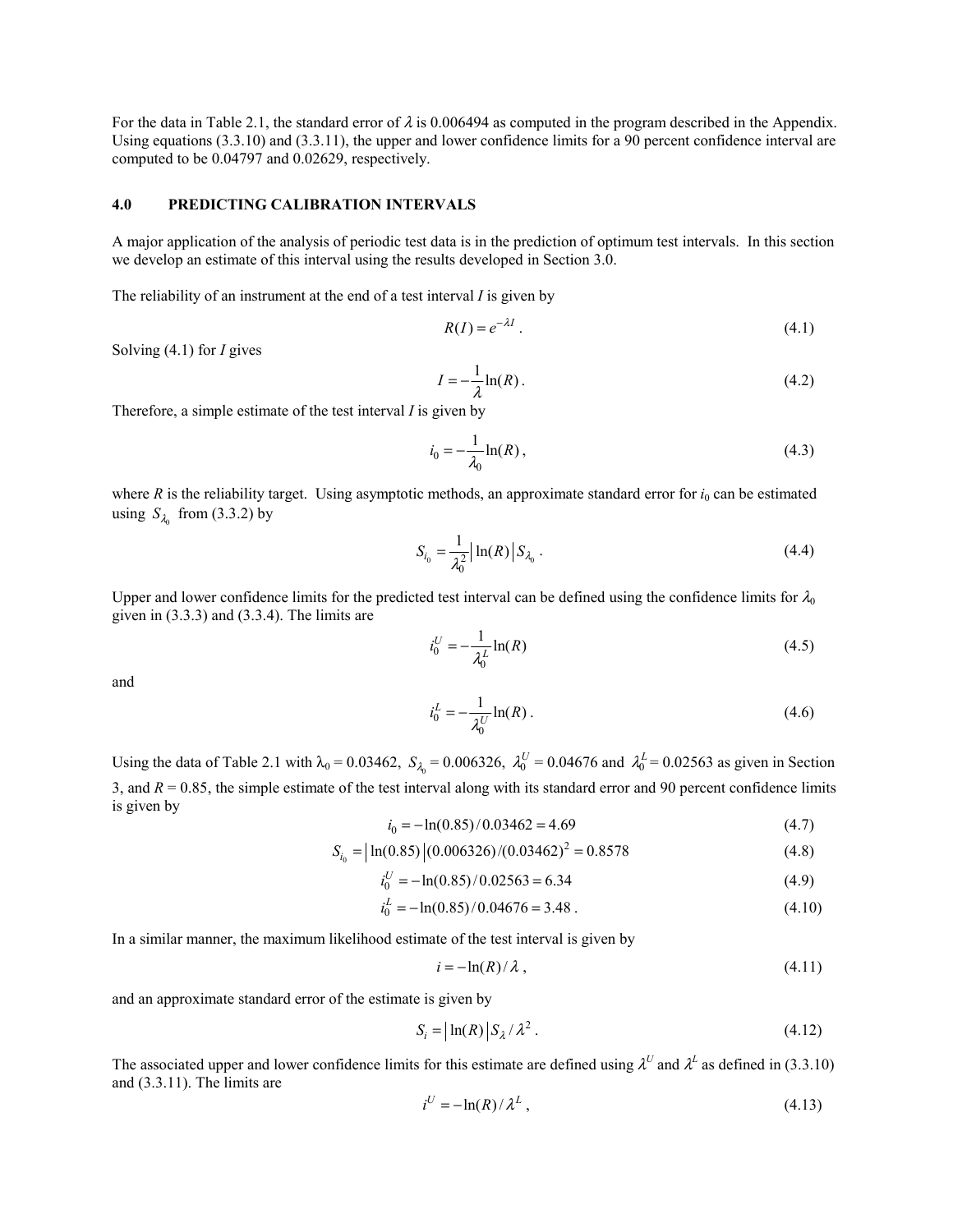and

$$
i^L = -\ln(R)/\lambda^U. \tag{4.14}
$$

Using the data of Table 2.1 with  $\lambda = 0.03551$ ,  $S_{\lambda} = 0.006494$ ,  $\lambda^{U} = 0.04797$  and  $\lambda^{L} = 0.02629$  as given in Section 3, and  $\overline{R}$  = 0.85, the maximum likelihood estimate of the test interval along with its standard error and 90 percent confidence limits is given by

$$
i = -\ln(0.85)/0.03551 = 4.57\tag{4.15}
$$

$$
S_i = \left| \ln(0.85) \right| (0.006494) / (0.03551)^2 = 0.8369 \tag{4.16}
$$

$$
i^U = -\ln(0.85)/0.02629 = 6.18\tag{4.17}
$$

$$
i^L = -\ln(0.85)/0.04797 = 3.39
$$
\n<sup>(4.18)</sup>

### **5.0 EXAMPLES**

In this section, we consider three numerical examples taken from hypothetical data. The calculations were performed by the FORTRAN program listed in the Appendix. All the results are developed using 90 percent confidence levels ( $Z = 1.645$ ) and a target reliability of 0.85 ( $R = 0.85$ ).

In the tables that follow, the data are listed followed by three columns of probability estimates. The first is the sample proportion *p*, given by

$$
p_j = s_j / n_j. \tag{4.19}
$$

This is followed by the predicted reliability  $r_0$  using the simple estimate and the predicted reliability  $r$  using the maximum likelihood estimate which are given by

$$
r_j^0 = e^{-\lambda_0 t_j},\tag{4.20}
$$

and

$$
r_j = e^{-\lambda t_j} \tag{4.20}
$$

The data and probability estimates are followed by the simple estimates and confidence limits for the failure parameter  $\lambda$  and the test interval *I*. Then finally, the maximum likelihood estimates and confidence limits are printed. The first example shows the complete results for the data which were initially given in Table 2.1. These results are given in Table 5.1. It will be recalled that the simple estimates provided essentially the same analysis as the maximum likelihood analysis.

| Data |   |   |        |        |        |
|------|---|---|--------|--------|--------|
| t    | n | S | р      | $r_0$  | r      |
|      |   |   | 1.0000 | 0.9660 | 0.9651 |
| 2    | 3 | 3 | 1.0000 | 0.9331 | 0.9314 |
| 3    |   |   | 1.0000 | 0.9013 | 0.8989 |
| 4    | 2 | 2 | 1.0000 | 0.8707 | 0.8676 |
| 5    | 5 | 4 | 0.8000 | 0.8410 | 0.8373 |
| 6    | 2 |   | 0.5000 | 0.8124 | 0.8081 |
|      |   |   | 1.0000 | 0.7848 | 0.7799 |

### **TABLE 5.1 COMPLETE ANALYSIS OF TABLE 2.1 DATA**

#### **Simple Estimates**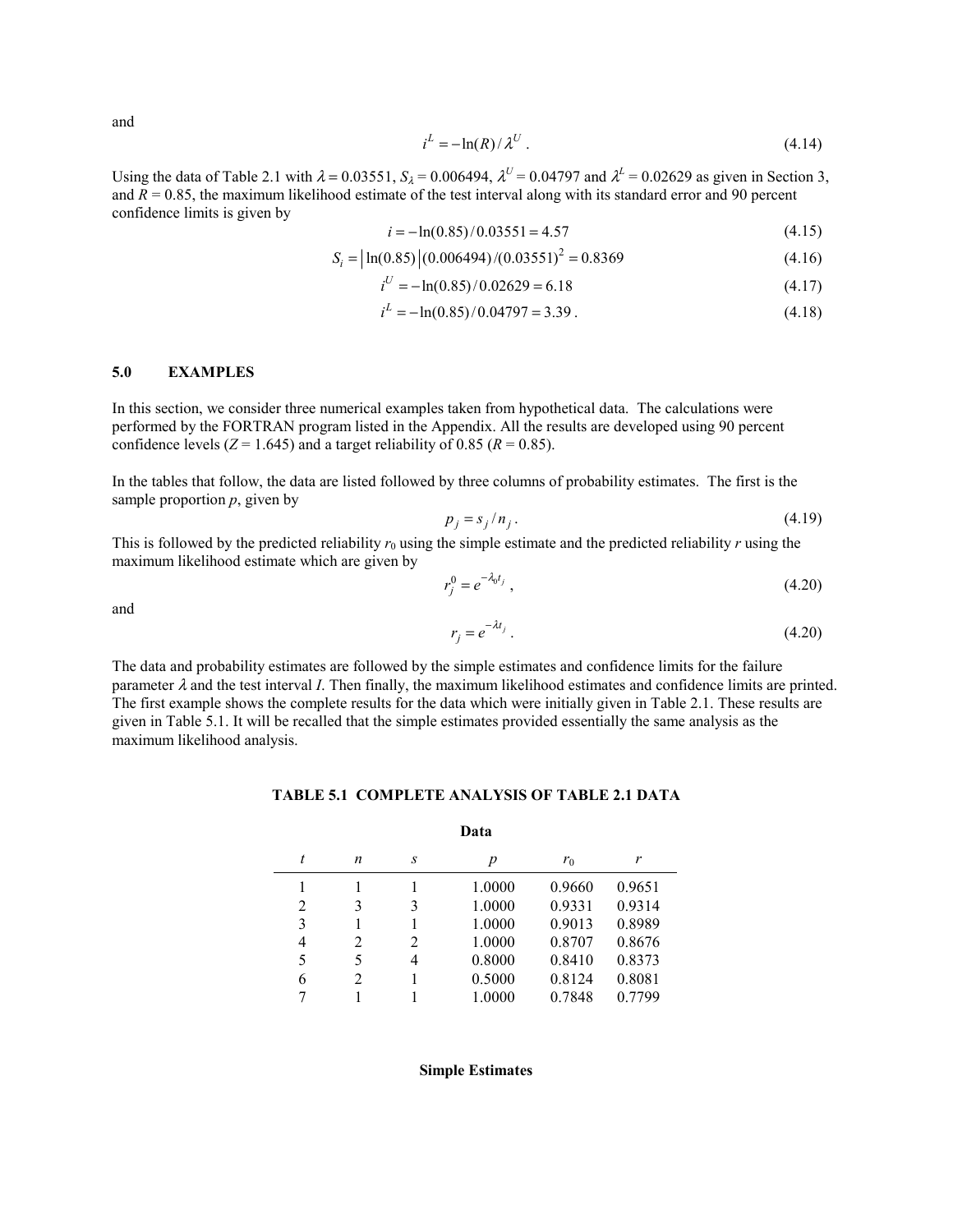| Failure Rate  | Standard Error | Upper Limit | Lower Limit |
|---------------|----------------|-------------|-------------|
| 0.03462       | 0.006326       | 0.04676     | 0.02563     |
| Test Interval | Standard Error | Upper Limit | Lower Limit |
| 4.6942        | 0.8578         | 6.3403      | 3.4755      |

## **Maximum Likelihood Estimates**

| Failure Rate  | <b>Standard Error</b> | Upper Limit | Lower Limit |
|---------------|-----------------------|-------------|-------------|
| 0.03551       | 0.006494              | 0.04797     | 0.02629     |
| Test Interval | Standard Error        | Upper Limit | Lower Limit |
| 4.5765        | 0.8369                | 6.1827      | 3.3876      |

The second example, shown in Table 5.2, represents a situation where very little data are available. It should be noted that with a small amount of data, such as in this example, the confidence limits will be wider than if there were more data available.

# **TABLE 5.2 EXAMPLE ANALYSIS WITH LITTLE DATA**

| Data |   |   |        |        |        |
|------|---|---|--------|--------|--------|
| t    | n | S | p      | $r_0$  | r      |
|      |   |   | 1.0000 | 0.9622 | 0.9606 |
| 2    |   |   | 1.0000 | 0.9258 | 0.9228 |
| 3    |   |   | 1.0000 | 0.8908 | 0.8864 |
| 4    |   |   | 1.0000 | 0.8571 | 0.8515 |
| 5    |   |   | 1.0000 | 0.8247 | 0.8179 |
| 6    |   | 0 | 0.0000 | 0.7936 | 0.7857 |
|      |   |   | 1.0000 | 0.7636 | 0.7548 |

### **Simple Estimates**

| <b>Failure Rate</b> | <b>Standard Error</b> | <b>Upper Limit</b> | Lower Limit |
|---------------------|-----------------------|--------------------|-------------|
| 0.03854             | 0.014580              | 0.07181            | 0.02068     |
| Test Interval       | <b>Standard Error</b> | Upper Limit        | Lower Limit |
| 4 2 1 7 1           | 1.5955                | 78579              | 2 2632      |

## **Maximum Likelihood Estimates**

| <b>Failure Rate</b> | <b>Standard Error</b> | <b>Upper Limit</b> | Lower Limit |
|---------------------|-----------------------|--------------------|-------------|
| 0.04019             | 0.015228              | 0 0 7 4 9 6        | 0.02155     |
| Test Interval       | <b>Standard Error</b> | Upper Limit        | Lower Limit |
| 4 0434              | 1.5320                | 7.5409             | 2.1680      |

The third example, shown in Table 5.3, portrays a situation where a great deal of data are available. In this situation the estimation of the parameter and the test interval is very accurate and the confidence intervals are very tight.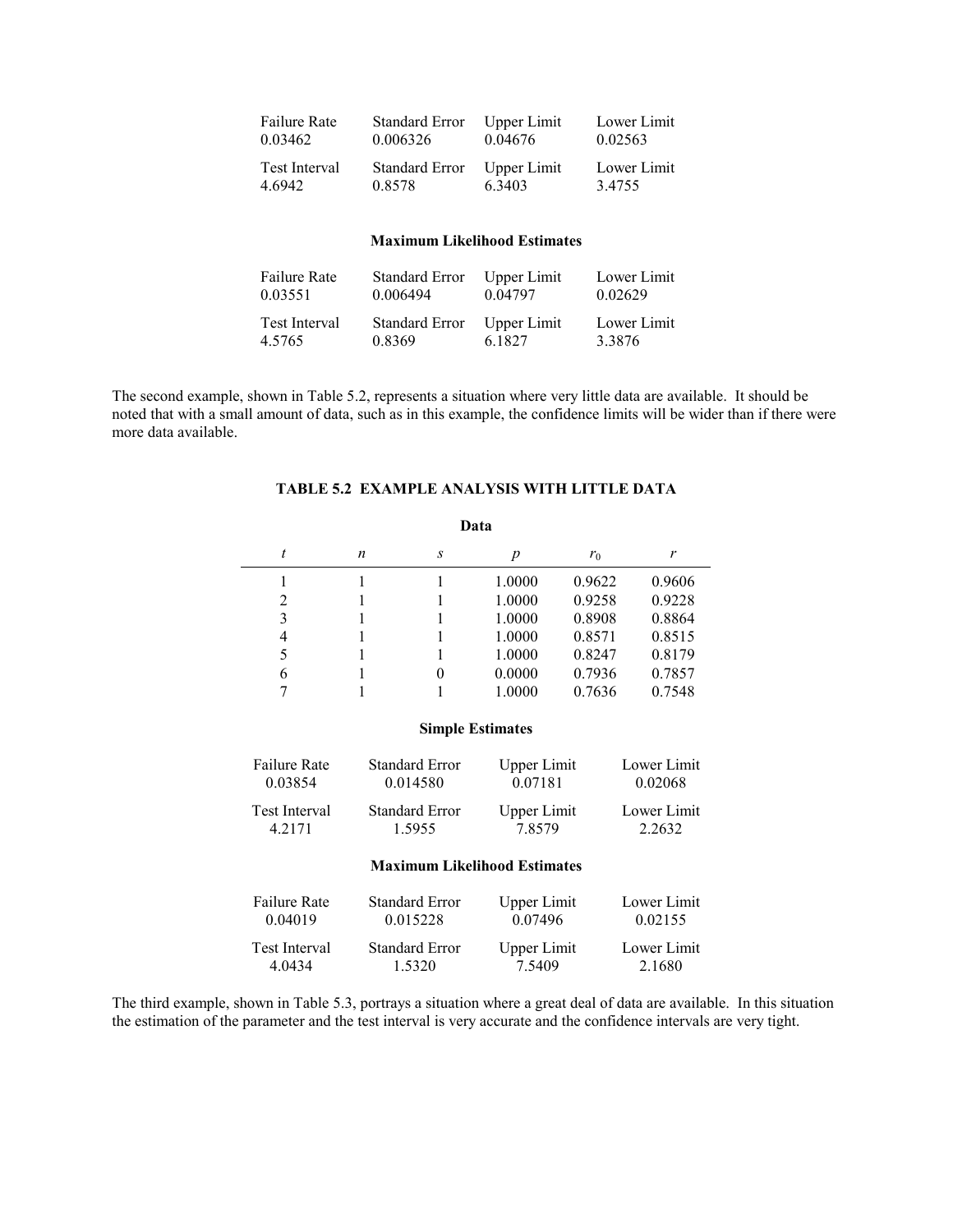## **TABLE 5.3 EXAMPLE ANALYSIS WITH LOTS OF DATA**

#### **Data**

|                | n    | S   | p      | $r_0$  | r      |
|----------------|------|-----|--------|--------|--------|
|                | 1000 | 967 | 0.9670 | 0.9648 | 0.9640 |
| 2              | 1000 | 933 | 0.9330 | 0.9309 | 0.9293 |
| 3              | 1000 | 933 | 0.9330 | 0.8982 | 0.8959 |
| $\overline{4}$ | 1000 | 900 | 0.9000 | 0.8666 | 0.8636 |
| 5              | 1000 | 833 | 0.8330 | 0.8361 | 0.8325 |
| 6              | 1000 | 767 | 0.7670 | 0.8067 | 0.8026 |
| ⇁              | 1000 | 733 | 0.7330 | 0.7783 | 0.7737 |

#### **Simple Estimates**

| <b>Failure Rate</b> | <b>Standard Error</b> | Upper Limit | Lower Limit |
|---------------------|-----------------------|-------------|-------------|
| 0.03580             | 0.000014              | 0.03583     | 0.03578     |
| Test Interval       | <b>Standard Error</b> | Upper Limit | Lower Limit |
| 4.5393              | 0.0018                | 4.5422      | 4.5364      |

### **Maximum Likelihood Estimates**

| <b>Failure Rate</b> | <b>Standard Error</b> | Upper Limit | Lower Limit |
|---------------------|-----------------------|-------------|-------------|
| 0.03666             | 0.000014              | 0.03668     | 0.03664     |
| Test Interval       | <b>Standard Error</b> | Upper Limit | Lower Limit |
| 4 4 3 3 4           | 0 0 0 1 7 4           | 4 4 3 6 3   | 44306       |

In all three situations, the similarity between the simple estimate results and the full maximum likelihood results are remarkable. Although the conditions under which this similarity holds are not precisely known at present, it's quite possible that the simple estimate could be appropriate for many applications.

## **6.0 CONCLUSIONS**

In this paper, we have presented a methodology which is applicable to the analysis of periodic test data. This method assumes that our knowledge is limited to the time elapsed since an instrument was last tested and the observation that the instrument either did or did not fail during this interval. The method is distinguished from classical methods which assume that failure times are known.

## **APPENDIX TEST DATA ANALYSIS PROGRAM**

Program NCSL

c\*\*\*\*\*\*\*\*\*\*\*\*\*\*\*\*\*\*\*\*\*\*\*\*\*\*\*\*\*\*\*\*\*\*\*\*\*\*\*\*\*\*\*\*\*\* c c Type III Test Data Analysis Program  $\Gamma$ c\*\*\*\*\*\*\*\*\*\*\*\*\*\*\*\*\*\*\*\*\*\*\*\*\*\*\*\*\*\*\*\*\*\*\*\*\*\*\*\*\*\*\*\*\*\* c\*\*\* Declarations. Real t(100),n(100),S(100),i0,iU0,iL0,i,iU,iL Character File\*26;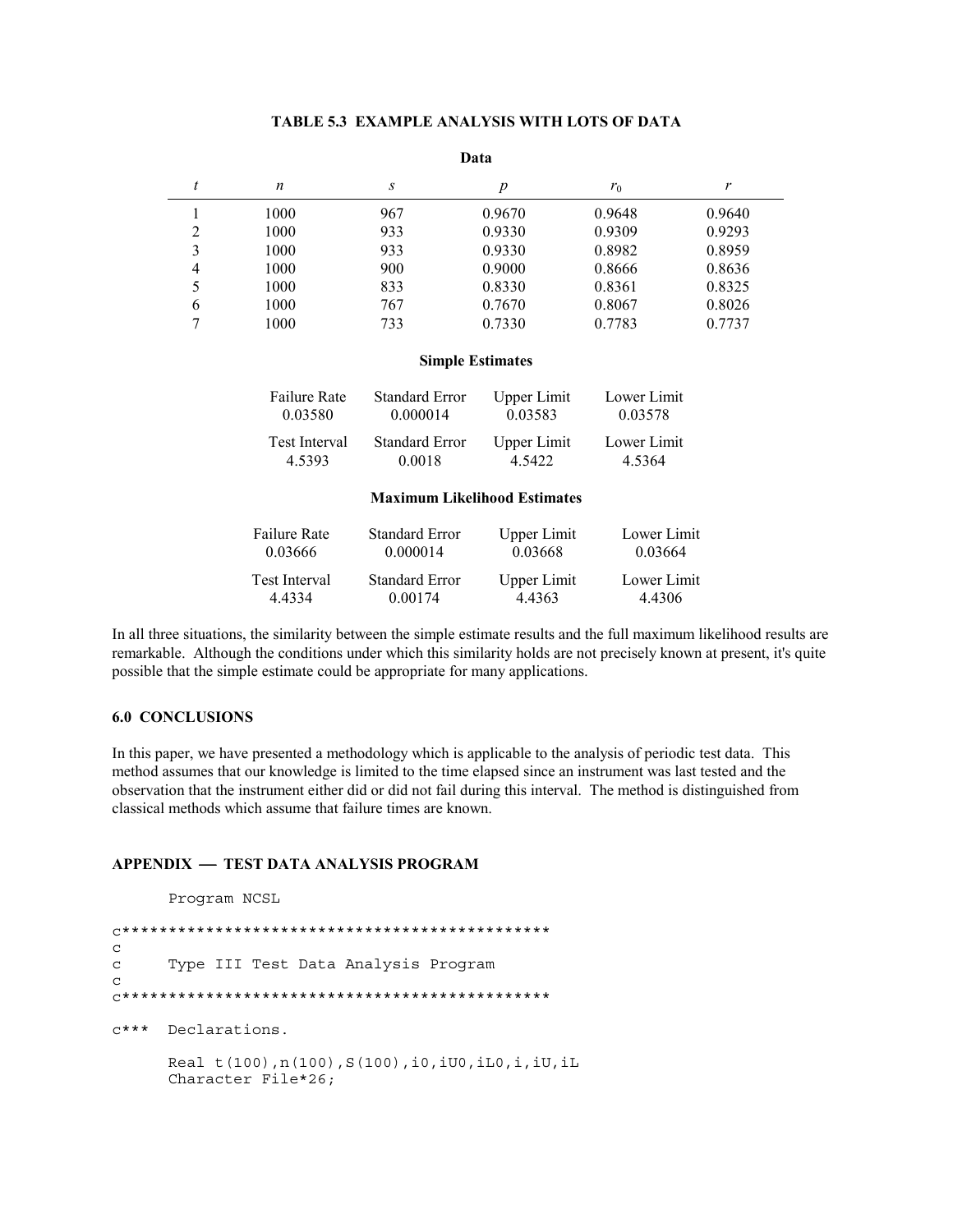```
c*** Open the input file.
      write(6,*) 'NCSL TYPE III DATA ANALYSIS PROGRAM
      Write(6,*) 'Input file?'
      Read (5, ' (a)') Fi I e
      Open(ll,File=File,Status='UNKNOWN')
c*** Read the data table.
     M = 0c Loop
10 Continue
        Read(11,'()',End=15) t(M+1),n(M+1),s(M+1)M = M + 1Go to 10
15 Continue
c End Loop
c*** Calculate simple estimate.
      Sums = 0.0Sumt = 0.0Sumn = 0.0Do 20 j = 1,MSums = Sums + s(j)Sumt = Sumt + t(j) * n(j)Sumn = Sumn + n(j)20 Continue
      tbar = Sumt/Sumn
     b0 = -log(Sums/Sumn)/tbarDF - -1.0 * (Sumn - Sums) * tbar/(exp(b0 * tbar) - 1.0)DF = DF * tbar * exp(b0 * tbar) / (exp(b0 * tbar) - 1.0)Sb0 = Sqrt(-1.0/Summ/DF)c*** Confidence interval for the simple estimate.
     bU0 = b0 * exp(1.645 * Sb0/b0)bL0 - b0 * exp(-1.645*Sb0/b0)
c*** Calibration Interval Inference for the simple estimate.
      i0 = -log(0.85) / boSi0 = Abs(log(0.85)/b0/b0)*Sb0iU0 = -1og(0.85) / bL0
      iLO = -log(0.85) / bU0c*** Maximum Likelihood Estimate.
      F = 1000.0DF = 1000.0b = b0 + F/DF30 If (Abs(F/DF/b).gt.0.00000l) then
        b = b - F/DFF = 0.0DF = 0.0Do 40 \text{ j} = 1,MDenom = (n(j) - s(j)) * t(j) / (exp(b * t(j)) - 1.0)F = F + Denom - s(j) *t(j)
```